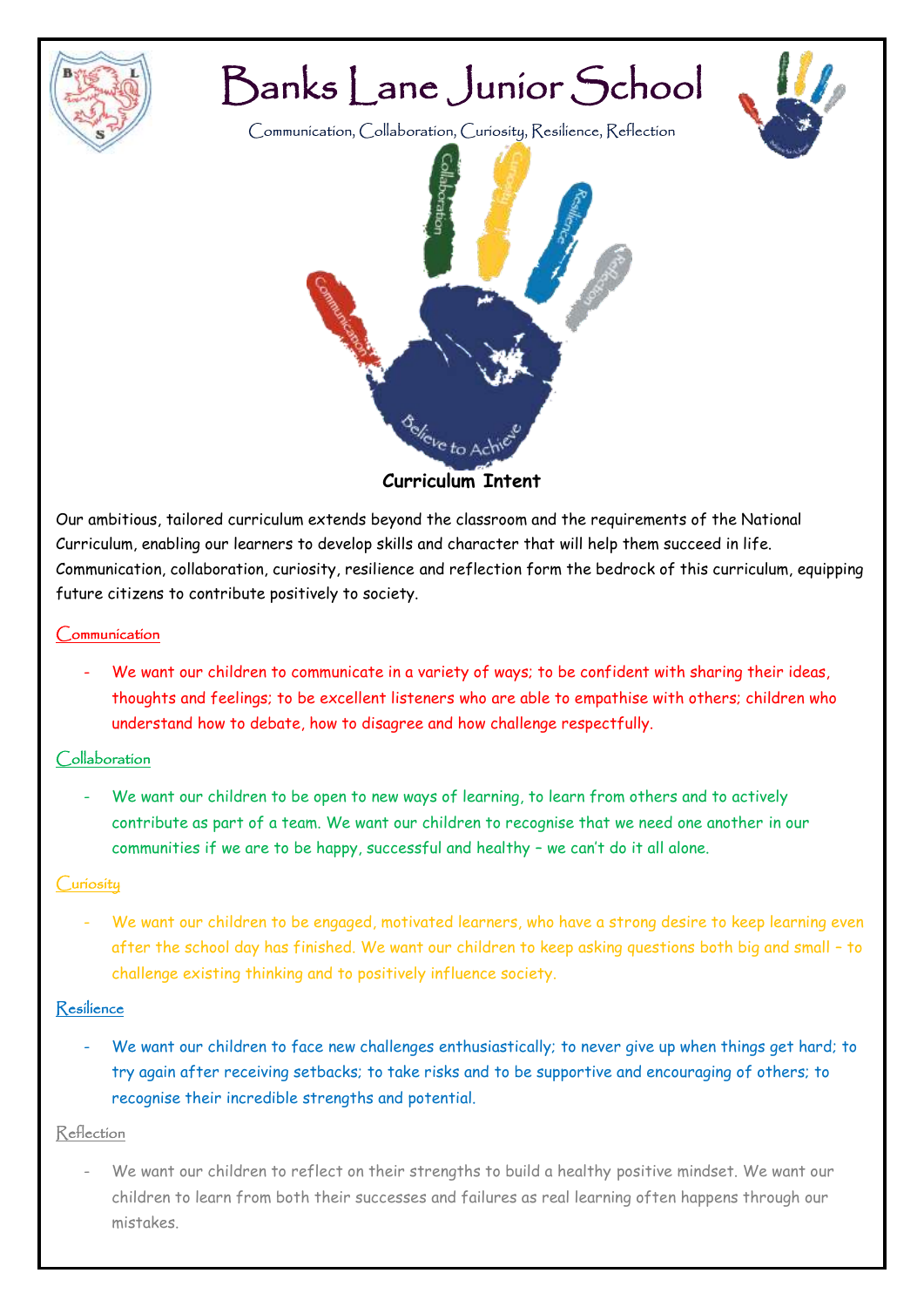# **Implementation**

Everything we do at Banks Lane Junior School is designed to facilitate, promote and educate our children with the skills and attributes they will require to be well rounded citizens in a constantly changing world. Our curriculum is designed and implemented with these 'Learning Powers' at the forefront. Our children designed superheroes for each Learning Power which were then professionally drawn. These characters are displayed around school and throughout our books – drawing constant attention to these Learning Powers.

Our curriculum is carefully sequenced using progression models in each subject area. Carefully constructed medium term plans are reviewed termly by subject leaders to ensure they are ambitious and cover all of the National Curriculum. Our 5 Learning Powers underpin everything we do. Some of the ways we implement our Curriculum can be seen below.

# **Implementation – Pedagogy and Curriculum**

## Communication Wizard

- Higher order thinking questioning and sentence stems
- Drama engagement in active learning (DEAL) strategies used by teachers
- Kagan structures used daily in class
- Residential trips and sports teams
- Weekly Keyboard lessons for all pupils
- Fast track music programmes and additional music tuition of violin, accordion and ukulele
- Specialist Spanish tuition for all pupils
- Blogging, emails, websites and word processing
- Debating, balanced arguments, contributing to weekly newsletter

#### Captain Collaboration

- Kagan structures used daily in class
- Collaborative learning used in all lessons
- Peer assessment used in Learning Logs and Maths
- Drama engagement in active learning (DEAL) strategies used by teachers
- School teams Brownlee, Kenney, Storey, Whitlock team treat rewards
- Marble treats class rewards for teamwork
- Residential trips and sports teams
- Forest Schools, gardening, cookery

#### Cosmic Curiosity

- Linked Medium term planning enabling humanities and writing to be closely linked
- Exciting topics
- Curriculum engagement days and carefully planned educational visits
- Drama engagement in active learning (DEAL) strategies used by teachers
- Exciting range of home learning providing a choice of activities to completed by families
- Knowledge organisers child topic reflection
- Extensive range of extra-curricular activities including Fosbrooks, music lessons and a wide range of sports activities
- RE taught through singing and music many bespoke songs written for purpose by Music Lead
- Thought provoking topics in RE and PSHE as well as addressing global issues through English, History and Geography

## Resilient Ruby

- Ambitious and challenging curriculum
- Mastery approach to Maths, developing fluency, reasoning and problem solving
- High expectations across the curriculum recorded in books
- Residential trips from Years 4 6
- Mindfulness for Year 6 pupils
- Sports teams and competitions
- Forest Schools, gardening, cookery
- Extensive swimming tuition for two year groups

#### Reflection Rose

- Traffic light self-assessments used daily so pupils can share their perception of their understanding
- Reflection comments in books
- R+R (read and respond) tasks which ask children to reflect on mistakes or take learning deeper
- Higher order thinking questioning and sentence stems used in daily lessons
- Restorative approach to behavior and behavior reflection sheets
- Knowledge organisers in History and Geography child topic reflection promoting knowledge retention
- Mindfulness sessions for children